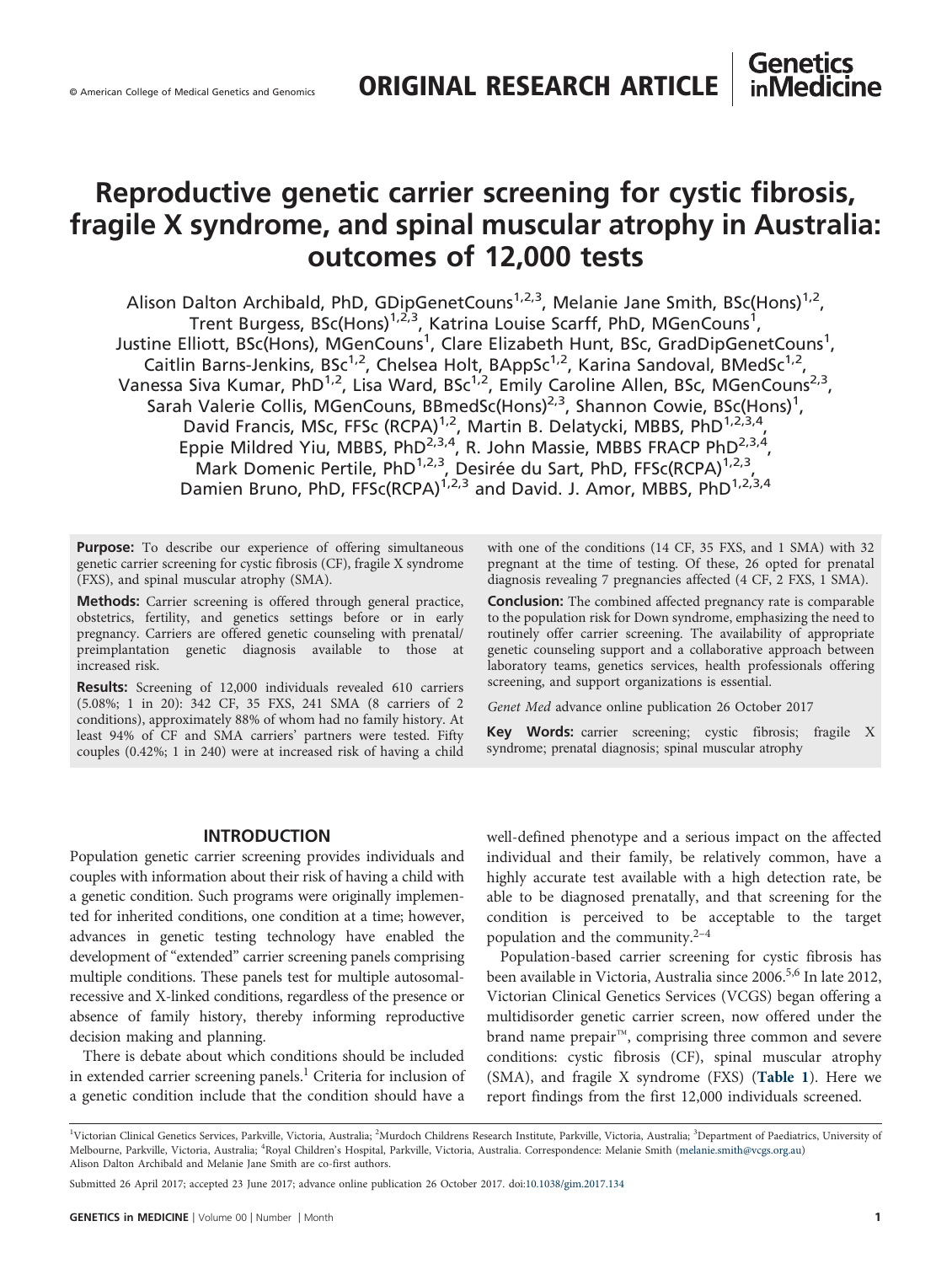|                 | Table 1 Characteristics of CF, FXS, and SMA and details about genetic testing |                                               |                                       |                                     |                      |                                   |
|-----------------|-------------------------------------------------------------------------------|-----------------------------------------------|---------------------------------------|-------------------------------------|----------------------|-----------------------------------|
| Condition       | Clinical features                                                             | Mode of inheritance and cause<br>of condition | Treatment/management                  | carrier frequency<br>Prevalence and | Carrier testing      | Detection rate<br>of carrier test |
| Cystic fibrosis | Chronic suppurative lung disease,                                             | Autosomal recessive.                          | No cure. Advances in treatment have   | 1 in 2,500; 1 in 25                 | Detection of         | 90% <sup>a</sup>                  |
|                 | pancreatic exocrine insufficiency,                                            | individuals have two<br>Affected              | led to increases in life expectancy   | Most common life-                   | common and severe    |                                   |
|                 | blocked biliary ducts, elevated sweat                                         | faulty CFTR gene variants,<br>copies of       | (median survival is mid-30s) and      | threatening recessive               | variants in target   |                                   |
|                 | electrolytes, poor weight gain, and                                           | one inherited from each parent.               | improvements in quality of life.      | condition affecting                 | population.          |                                   |
|                 | infertility in males.                                                         | Greater than 2,000 disease-causing            | Pharmacological treatments currently  | Australian children.                |                      |                                   |
|                 |                                                                               | CFTR variants have been identified            | in clinical trial phase and show      |                                     |                      |                                   |
|                 |                                                                               |                                               | promise in some cases.                |                                     |                      |                                   |
| Fragile X       | Developmental delay, intellectual                                             | Caused by the expansion<br>X-linked.          | No cure. Management through early     | 1 in 4000 to 1 in                   | Sizing of CGG repeat | $> 99\%$                          |
| syndrome        | disability, speech delay, autistic-like                                       | G triplet repeat region of<br>of the CG       | intervention, occupational and        | 6000/1 in 250.                      | in 5' region of FMR1 |                                   |
|                 | behaviors, anxiety, ADHD, epilepsy,                                           | gene. FM (200 + CGG<br>the FMR1               | speech therapy to address sensory     | Most common known                   | gene.                |                                   |
|                 | macrocephaly, large ears, long face.                                          | associated with fragile X<br>repeats) is      | defensiveness, hyperarousal, and      | cause of inherited                  |                      |                                   |
|                 | Features of FXS vary from mild to                                             | syndrome. Female FM and PM                    | attention problems. Tailored          | intellectual disability             |                      |                                   |
|                 | severe with males more likely to be                                           | carriers are at risk of having an             | educational interventions.            |                                     |                      |                                   |
|                 | severely affected than females.                                               | affected child. Female PM carriers            | Pharmacological treatments for        |                                     |                      |                                   |
|                 |                                                                               | are at risk of fertility problems and         | ADHD, anxiety, aggression, and        |                                     |                      |                                   |
|                 |                                                                               | early menopause and male and                  | mood instability. Clinical trials are |                                     |                      |                                   |
|                 |                                                                               | female carriers are at risk of fragile        | under way for a number of drug        |                                     |                      |                                   |
|                 |                                                                               | X-associated tremor/ataxia                    | therapies                             |                                     |                      |                                   |
|                 |                                                                               | syndrome.                                     |                                       |                                     |                      |                                   |
| Spinal          | Progressive muscle weakness and                                               | Autosomal recessive. SMA is due to            | Multidisciplinary management of       | 1 in 10,000/1 in 40.                | Ascertaining SMN1    | 95%                               |
| muscular        | atrophy. Classified according to                                              | homozygous deletions of the                   | pulmonary, gastrointestinal           | SMA is the most                     | copy number.         |                                   |
| atrophy         | maximal functional status achieved.                                           | survival motor neuron gene (SMN1)             | nutritional, and orthopedic issues.   | frequent genetic cause              |                      |                                   |
|                 | Type 1: never sit unsupported, onset                                          | in 95% of individuals. The                    | The FDA approved the first disease-   | of infant mortality                 |                      |                                   |
|                 | before 6 months, marked weakness                                              | remainder are compound                        | modifying therapy for SMA             |                                     |                      |                                   |
|                 | and hypotonia, areflexia, tongue                                              | heterozygotes for the deletion and            | nusinersen-for all forms of SMA in    |                                     |                      |                                   |
|                 | fasciculations, life expectancy $<$ 2                                         | an intragenic mutation of SMN1                | December 2016                         |                                     |                      |                                   |
|                 | years from respiratory failure. Type                                          |                                               |                                       |                                     |                      |                                   |
|                 | 2: sit independently but never stand                                          |                                               |                                       |                                     |                      |                                   |
|                 | or walk, onset between 6 and                                                  |                                               |                                       |                                     |                      |                                   |
|                 | 18 months, proximal weakness,                                                 |                                               |                                       |                                     |                      |                                   |
|                 | hand tremor, scoliosis, life                                                  |                                               |                                       |                                     |                      |                                   |
|                 | expectancy $>$ 2 years to 3rd/4th                                             |                                               |                                       |                                     |                      |                                   |
|                 | decade. Type 3: stand and walk                                                |                                               |                                       |                                     |                      |                                   |
|                 | independently, onset after                                                    |                                               |                                       |                                     |                      |                                   |
|                 | 18 months, may ultimately require                                             |                                               |                                       |                                     |                      |                                   |
|                 | wheelchair, life expectancy similar to                                        |                                               |                                       |                                     |                      |                                   |
|                 | normal population. <sup>b</sup>                                               |                                               |                                       |                                     |                      |                                   |

# <span id="page-1-0"></span>ORIGINAL RESEARCH ARTICLE ARTICLE ARCHIBALD et al | Carrier screening for CF, FXS and SMA

ADHD, attention deficit hyperactivity disorder; CF, cystic fibrosis; FDA, US Food and Drug Administration; FM, full mutation; FXS, fragile X syndrome; PM, premutation; SMA, spinal muscular atrophy.<br>"For Victorian Clinical ADHD, attention deficit hyperactivity disorder; CF, cystic fibrosis; FDA, US Food and Drug Administration; FM, full mutation; FXS, fragile X syndrome; PM, premutation; SMA, spinal muscular atrophy.<br>"For Victorian Clinical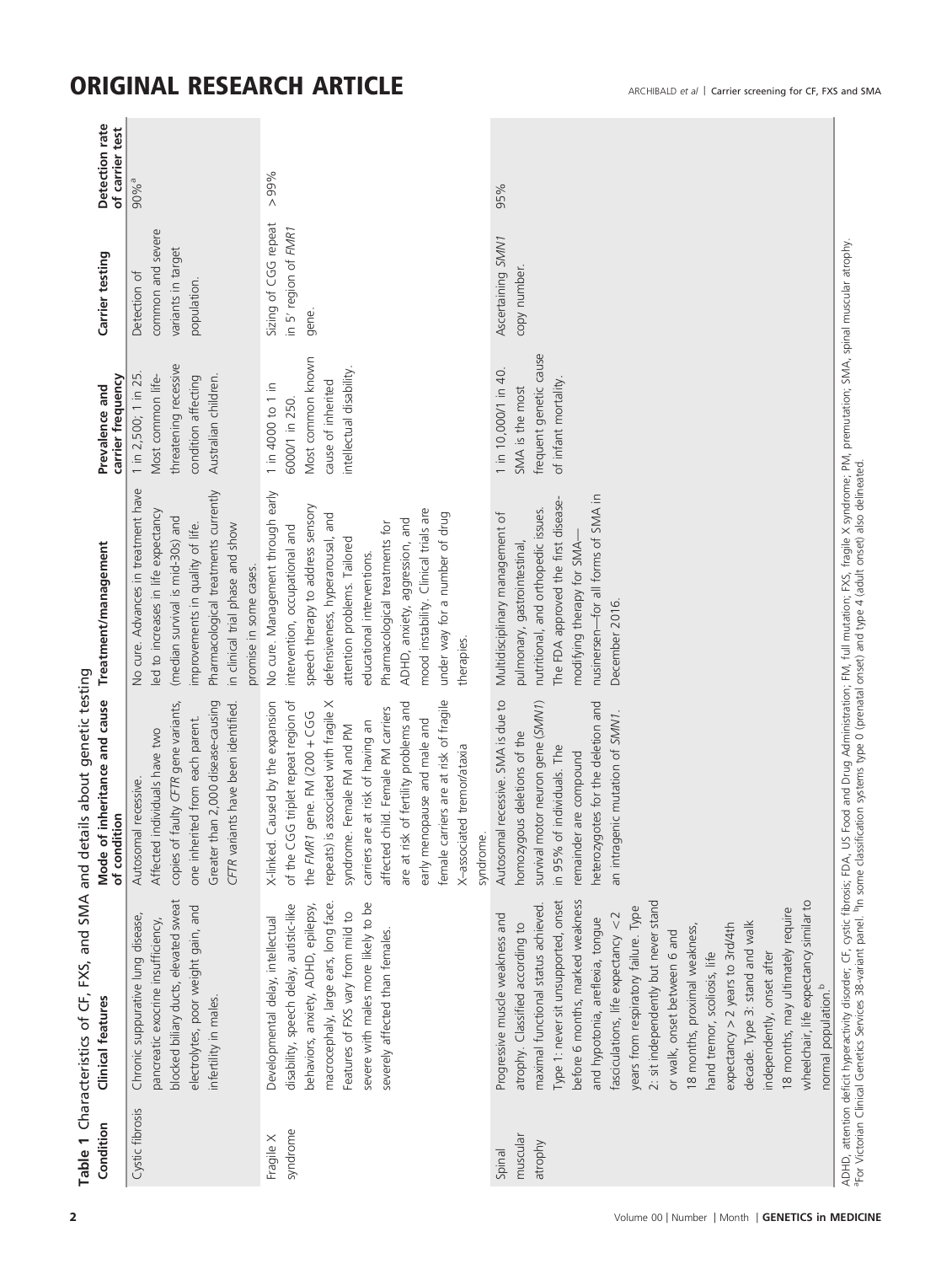### MATERIALS AND METHODS

### Screening program development

The prepair<sup>™</sup> ([http://ww.vcgs.org.au/prepair\)](http://ww.vcgs.org.au/prepair) screening program was based on the CF carrier screening program offered by VCGS from 2005[.5](#page-9-0),[6](#page-9-0) VCGS is a not-for-profit wholly owned subsidiary of the Murdoch Childrens Research Institute. Prepair<sup>tM</sup> is offered at AUD\$385 and is a privately funded test. Proceeds from testing are used by VCGS to improve program design and for medical research.

Partnerships were established with the local support organizations for CF, FXS, and SMA. The program was piloted in 2012 with 10 obstetricians offering screening, before being made available to general practitioners and obstetricians across Australia (primarily taken up in Victoria) in early 2013. Obstetricians, fertility specialists, general practitioners, genetic counselors, and clinical geneticists were notified of the screening program by letter and via newsletters and email bulletins. Education sessions were offered to all health professionals providing this test, and involved one-to-one or small group discussions and larger seminars. Information for patients and health professionals was available in an information brochure (see Supplementary Material online) and on the VCGS website.

### Screening program design

[Figure 1](#page-3-0) summarizes the carrier screening process. Screening was offered to women prior to pregnancy or early in pregnancy (recommended  $\leq$  12 weeks gestation) by general practitioners, obstetricians, fertility specialists, genetic counselors, and clinical geneticists. Screening for the three conditions was generally performed on the female first. Only CF and SMA carrier screening was performed when testing was requested for males. The purpose of this screening program was to identify individuals at risk of having a child with CF, FXS, and SMA. FXS carrier screening was not performed on males because male FMR1 premutation (PM) carriers are not at risk of having a child with FXS. Additionally, FXS PM carrier status conveys a risk for fragile X–associated tremor/ataxia syndrome, predominantly affecting males. It can therefore be argued that FXS carrier testing in males is predictive testing for fragile X–associated tremor/ataxia syndrome requiring more comprehensive pretest genetic counseling, which is not feasible for a population screening program.[7](#page-9-0) An information brochure summarizing key information necessary for decision making was attached to the test request form and genetic counseling was available at any stage in the carrier screening process.

All carrier results were discussed with the referring health professional by telephone with genetic counseling offered for the carrier. For carriers of CF or SMA, genetic counseling was provided by telephone and testing of the partner was offered and arranged. All couples/individuals with an increased risk of the condition (CF and SMA carrier couples and FXS carrier females) were offered a genetic counseling appointment and an appointment with a pediatric subspecialist with expertise in the relevant condition.

### Carrier screening for CF. FXS and SMA | ARCHIBALD et al **ORIGINAL RESEARCH ARTICLE**

To assess program outcomes, data were extracted from laboratory and genetic counseling databases. As the offer of testing was at the discretion of the individual health-care practitioner, we could not gather data about individuals who were offered but chose not to proceed with screening. Demographic and referral information were obtained from test request forms completed by the referring practitioner. As the genetic counseling team had contact with the carrier and/ or their referring practitioner, more detailed and comprehensive information was available for carriers.

### Genetic testing

#### Cystic fibrosis

Testing was performed for 38 variants in the CFTR gene ([Table 2](#page-4-0)), which account for  $\sim$  90% of CF carriers in the Australian Caucasian population. Inclusion of variants in the panel was based on the recommendations by the American College of Medical Genetics and Genomics (ACMG), their frequency in our population, and variant severity. Variants that result in mild and/or late-onset CF were not included following the recommendations of the Human Genetics Society of Australasia.[8](#page-9-0) Individuals with a known familial variant that was not included in the 38 panel were offered testing for that variant. Testing of the 38 panel was performed using matrix-assisted laser desorption ionization–time of flight mass spectrometry. Variants were detected by single-nucleotide primer extension analysis. If a variant failed testing, if a novel peak was observed in the mass spectrometry chromatogram, or if an individual had a known family variant, the specific region was analyzed by Sanger sequencing. If a new variant was identified, it was then assessed using previously published data to determine clinical significance. The variant was only reported if classified as pathogenic or likely pathogenic. If no CFTR variants were identified the result was reported as "low risk" of being a CF carrier.

### Fragile X syndrome

FXS carrier screening was performed by triplet-primed polymerase chain reaction of the FMR1 CGG repeat region using the FMR1 TP-PCR kit (Abbott, USA) followed by highthroughput automated capillary electrophoresis. This assay has a detection rate of 99%, which enables detection of CGG repeat expansions and resolves normal homozygous female samples from heterozygotes with expansions.<sup>[9](#page-9-0)</sup> As this screening program was designed to identify individuals at increased risk of having a child with FXS, a threshold of 55 CGG repeats was chosen to differentiate normal from expanded alleles, as the lowest PM reported to have expanded to a full mutation (FM) is 56 CGG repeats.[10](#page-9-0) If a result showed  $\leq$  54 repeats, it was reported as "low risk" for having a child with FXS. Gray zone (GZ) alleles (45–54 CGG repeats) were reported as "low risk" because women with GZ alleles are not at risk of having a child with FXS. Results of  $\geq 55$ repeats were reported as "increased risk" for having a child with FXS. All samples from individuals with increased risk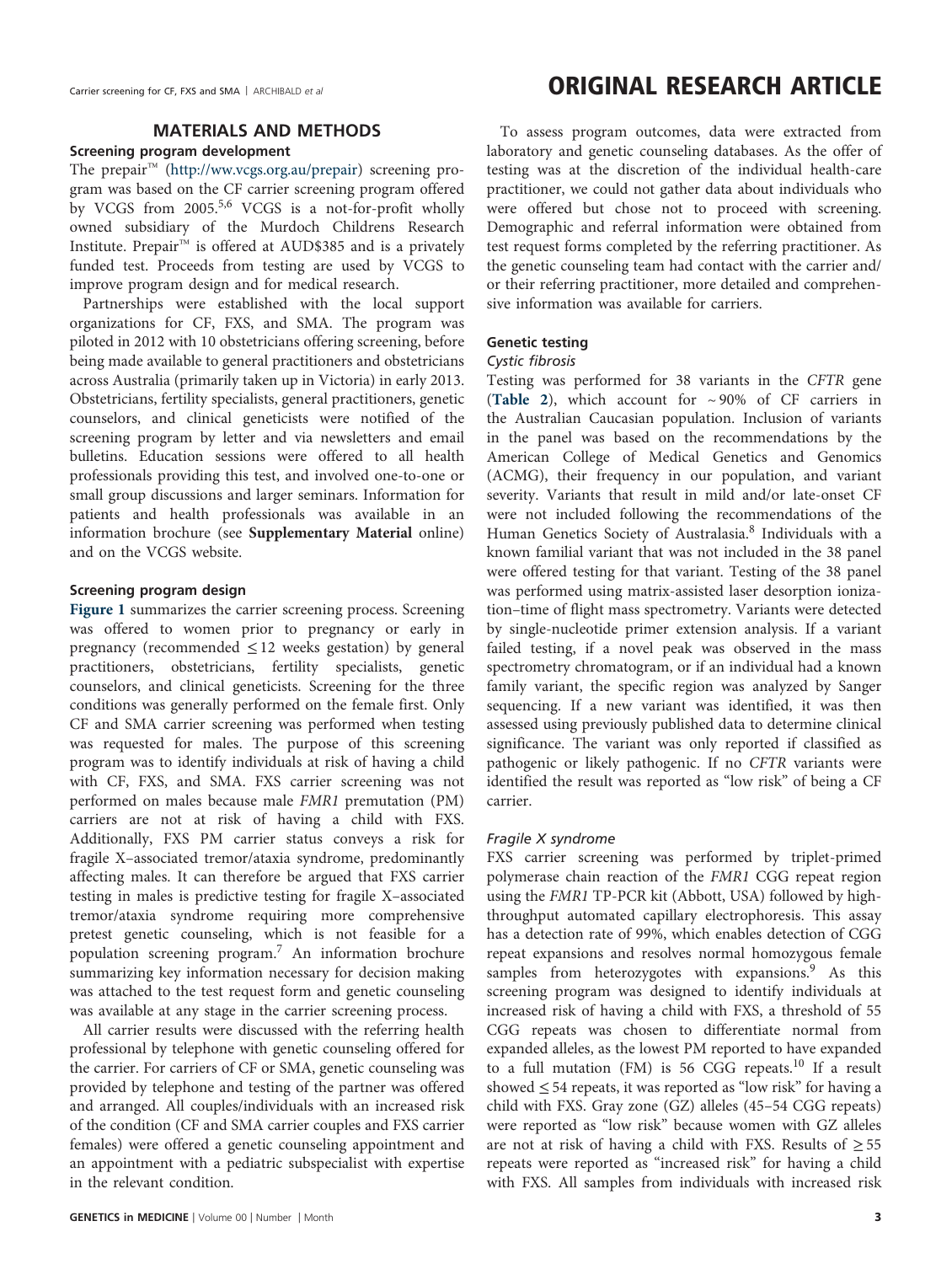### <span id="page-3-0"></span>ORIGINAL RESEARCH ARTICLE



\* FXS carrier testing not performed on males



**Demographics** 

results had confirmatory testing through standard diagnostic testing protocols[,11](#page-9-0) including Southern blot analysis for individuals identified with an allele greater than 55 repeats.<sup>[12](#page-9-0)</sup> The results were always concordant within  $\pm 2$  repeats.

#### Spinal muscular atrophy

A quantitative real-time polymerase chain reaction was used to measure the copy number of exon 7 of the SMN1 gene, as the vast majority of carriers have a deletion in exon 7. This assay enables the specific copy number of the SMN1 gene to be determined.<sup>[13](#page-9-0)</sup> If two or more copies of the SMN1 gene were identified, the result was reported as "low risk" for being a carrier of SMA. If one copy of the SMN1 gene was identified, the result was reported as a "carrier" of SMA. This assay has a 95% sensitivity, as variants in untested regions of SMN1 as well as the  $2 + 0$  genotype are not detected.

### RESULTS

Data from the first 12,000 individuals tested indicated that 96.92% (11,630) were female. The average age at carrier testing was 33.79 years (33.69 years for females and 36.86 years for males). Approximately 96% (11,510) of individuals screened were from Victoria, with 3.78% (453) from other Australian states or territories, and 0.15% (18) from overseas; for 0.16% (19) this information was not available. Of the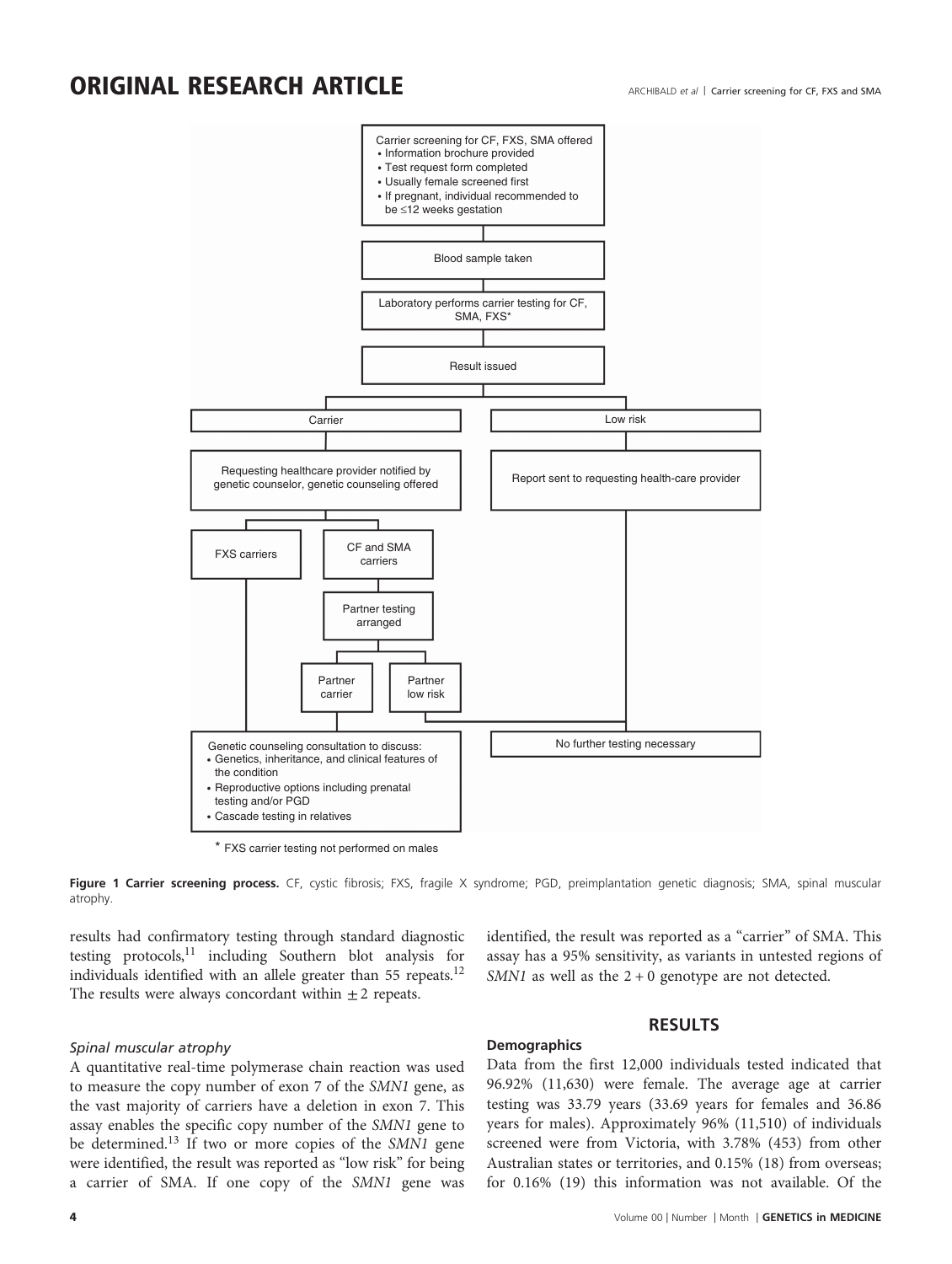# <span id="page-4-0"></span> $\Box$  Carrier screening for CF, FXS and SMA | ARCHIBALD et al **ORIGINAL RESEARCH ARTICLE**

### Table 2 Allele frequencies for CF, FXS, and SMA

| Condition                     | Allele                                  | <b>Number of carriers</b><br>with allele $(n \ (\%)$ <sup>a</sup> | Frequency in population<br>screened $(n)$ |
|-------------------------------|-----------------------------------------|-------------------------------------------------------------------|-------------------------------------------|
| <b>Cystic fibrosis</b>        |                                         |                                                                   |                                           |
| "Low risk"b                   | No variant identified                   | N/A                                                               | 0.98548                                   |
| "Increased risk" <sup>c</sup> | $c.178G > T(p.E60*)$                    | 2(0.60)                                                           | 0.00009                                   |
|                               | $c.254G > A$ (p. G85E)                  | 0                                                                 | $\circ$                                   |
|                               | c.262_263delTT (p.L88lfs*22)            | $\circ$                                                           | $\overline{0}$                            |
|                               | $c.366T > A$ (p.Y122*)                  | $\circ$                                                           | $\mathbf{0}$                              |
|                               | $c.489 + 1G > T$                        | 1(0.29)                                                           | 0.00004                                   |
|                               | $c.579 + 1G > T$                        | 0                                                                 | 0                                         |
|                               | c.948delT (p.F316Lfs*12)                | 1(0.29)                                                           | 0.00004                                   |
|                               | $c.1000C > T$ (p.R334W)                 | 0                                                                 | 0                                         |
|                               | c.1040G > A (p.R347H)                   | 3(0.88)                                                           | 0.00013                                   |
|                               | c.1040G > C (p.R347P)                   | 0                                                                 | 0                                         |
|                               | c.1364C > A (p.A455E)                   | 2(0.60)                                                           | 0.00009                                   |
|                               | c.1438G > $T(p.G480C)$                  | 0                                                                 | 0                                         |
|                               | c.1477C > T (p.Q493*)                   | 1(0.29)                                                           | 0.00004                                   |
|                               | c.1519_1521delATC (p.I507del)           | 4(1.17)                                                           | 0.00017                                   |
|                               | c.1521_1523delCTT (p.F508del)           | 273 (80.06)                                                       | 0.01164                                   |
|                               | c.1558G > T (p.V520F)                   | $\mathbf{O}$                                                      | 0                                         |
|                               | $c.1585 - 1G > A$                       | 1(0.29)                                                           | 0.00004                                   |
|                               | c.1624G > T (p.6542*)                   | 10 (2.93)                                                         | 0.00043                                   |
|                               | c.1645A > C (p.S549R)                   | $\overline{0}$                                                    | $\overline{0}$                            |
|                               | c.1646G > A (p.5549N                    | 2(0.59)                                                           | 0.00009                                   |
|                               | c.1652G > A (p.G551D)                   | 13 (3.81)                                                         | 0.00055                                   |
|                               | c.1657C > T (p.R553*)                   | $\mathbf 0$                                                       | 0                                         |
|                               | c.1679G > C (p.R560T)                   | 1(0.29)                                                           | 0.00004                                   |
|                               | $c.1766 + 1G > A$                       | 1(0.29)                                                           | 0.00004                                   |
|                               | c.2012delT $(p.L671*)$                  | $\overline{0}$                                                    | $\overline{0}$                            |
|                               | c.2052delA (p.K684Nfs*38)               | 1(0.29)                                                           | 0.00004                                   |
|                               | $c.2128A > T(p.K710*)$                  | 1(0.29)                                                           | 0.00004                                   |
|                               | $c.2657 + 5G > A$                       | 1(0.29)                                                           | 0.00004                                   |
|                               | c.2988G > A                             | $\overline{0}$                                                    | $\overline{O}$                            |
|                               | $c.2988 + 1G > A$                       | 0                                                                 | $\circ$                                   |
|                               | c.3067_3072delATAGTG (p.I1023_V1024del) | $\mathsf{O}$                                                      | $\overline{O}$                            |
|                               | $c.3484C > T$ (p.R1162*)                | $\mathbf{O}$                                                      | 0                                         |
|                               | c.3528delC (p.K1177Sfs*15)              | 1(0.29)                                                           | 0.00004                                   |
|                               | $c.3718 - 2477C > T$                    | 5 (1.47)                                                          | 0.00021                                   |
|                               | c.3744delA (p.K1250Rfs*9)               | $\mathsf{O}\xspace$                                               | $\mathsf{O}$                              |
|                               | c.3773dupT (p.L1258Ffs*7)               | $\mathsf{O}\xspace$                                               | 0                                         |
|                               | c.3846G > A (p.W1282*)                  | 8(2.35)                                                           | 0.00034                                   |
|                               | c.3909C > G (p.N1303K)                  | 9(2.64)                                                           | 0.00038                                   |
| Fragile X syndrome            |                                         |                                                                   |                                           |
| "Low risk" <sup>d</sup>       | 6-44 (Normal)                           | N/A                                                               | 0.98779                                   |
|                               | 45-54 (Gray zone)                       | 248                                                               | 0.0107                                    |
| "Increased risk"              | 55-59 (PM)                              | 16(45.71)                                                         | 0.00070                                   |
|                               | 60-64 (PM)                              | 6(17.14)                                                          | 0.00026                                   |
|                               | 65-69 (PM)                              | 5(14.28)                                                          | 0.00022                                   |
|                               | 70-74 (PM)                              | 3(8.57)                                                           | 0.00013                                   |
|                               | 75-79 (PM)                              | 1(2.86)                                                           | 0.00004                                   |
|                               | 80-84 (PM)                              | 1(2.86)                                                           | 0.00004                                   |
|                               | 85-89 (PM)                              | $\mathsf{O}\xspace$                                               | $\circ$                                   |
|                               | 90-94 (PM)                              | 1(2.86)                                                           | 0.00004                                   |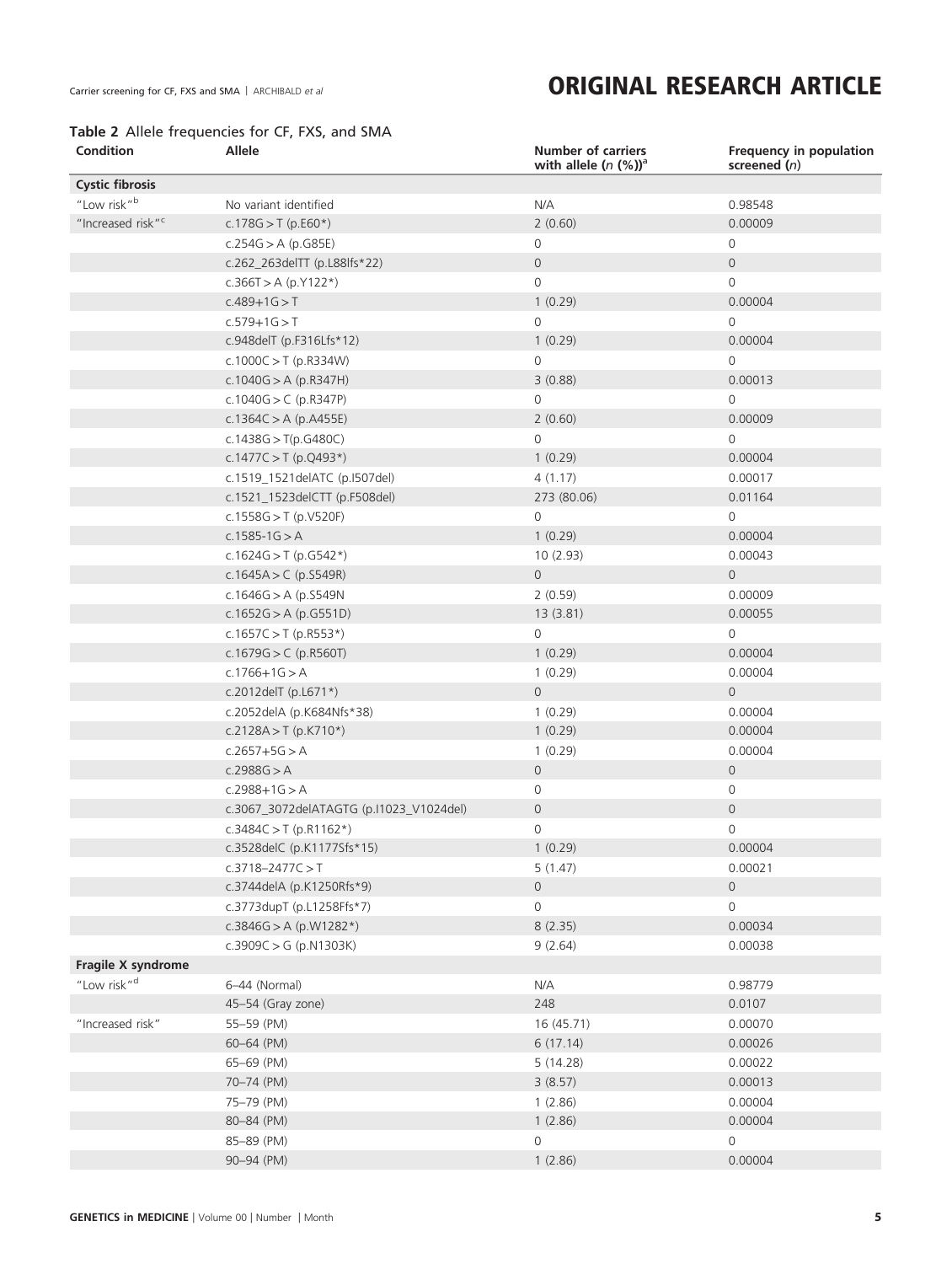## <span id="page-5-0"></span>ORIGINAL RESEARCH ARTICLE

#### Table 2 Continued

| <b>Condition</b>              | <b>Allele</b> | <b>Number of carriers</b><br>with allele $(n (%))^a$ | Frequency in population<br>screened $(n)$ |
|-------------------------------|---------------|------------------------------------------------------|-------------------------------------------|
|                               | 95-99 (PM)    | 0                                                    | 0                                         |
|                               | 100-199 (PM)  | 1(2.86)                                              | 0.00004                                   |
|                               | $200+(FM)$    | 1(2.86)                                              | 0.00004                                   |
| Spinal muscular atrophy       |               |                                                      |                                           |
| "Low risk" <sup>e</sup>       | 2 Copies SMN1 | 10,907 (90.99)                                       | 0.90990                                   |
|                               | 3 Copies SMN1 | 833 (6.95)                                           | 0.06950                                   |
|                               | 4 Copies SMN1 | 7(0.06)                                              | 0.00060                                   |
| "Increased risk" <sup>†</sup> | copy SMN1     | 241 (2.00)                                           | 0.02000                                   |

CF, cystic fibrosis; FM, full mutation; FXS, fragile X syndrome; PM, permutation; SMA, spinal muscular atrophy.<br><sup>a</sup>For SMA, number of individuals with allele. <sup>b</sup>Estimated residual risk of CF for an individual with no vari for couples where both partners are CF carriers is 1 in 4, estimated residual risk of CF for an individual with an identified variant and partner with no variant identified is 1 in 964; <sup>d</sup>No residual risk was assigned for individuals with a report issued as "low risk" for FXS due to it being an X-linked condition with a very high detection rate.<br>Esstimated recidual risk of SMA for an individua <sup>e</sup>Estimated residual risk of SMA for an individual with no variant identified and an untested partner is 1 in 82,000 (2 copies SMN1), 1 in 248,000 (3 copies SMN1), 1 in 388,000 (4 copies SMN1). <sup>f</sup> Risk of SMA for couples where both partners are SMA carriers is 1 in 4, estimated residual risk of SMA for an individual with an identified variant and partner with no variant identified is 1 in 2,035 (if partner has 2 copies of SMN1), 1 in 6,093 (if partner has 3 copies of SMN1), 1 in 9,478 (if partner has 4 copies of SMN1).



Figure 2 Outcomes of 12,000 individuals who had carrier screening for cystic fibrosis (CF), fragile X syndrome (FXS), and spinal muscular atrophy (SMA). NIPS, noninvasive prenatal screening. \*"Partners not tested" includes partners who declined testing or where it was not known whether the partner had been tested. \*\*In a small proportion of instances (CF 275, SMA 12), individuals were not tested for one of the conditions because they had previously had testing.

Victorian individuals screened, 95.80% (11,026) were from Greater Melbourne and 4.20% (483) from regional Victoria. The proportions of tests ordered by health professional specialty were obstetricians 55.05% (6,606), fertility specialists 17.10% (2,052), doctors specializing as both obstetricians and fertility specialists 7.70% (924), general practitioners 15.83% (1,900), clinical geneticists and genetic counselors 4.18% (502), and "other" 0.13% (16). Information provided on the request forms indicated that at least 69% of the female individuals screened were pregnant when tested. The majority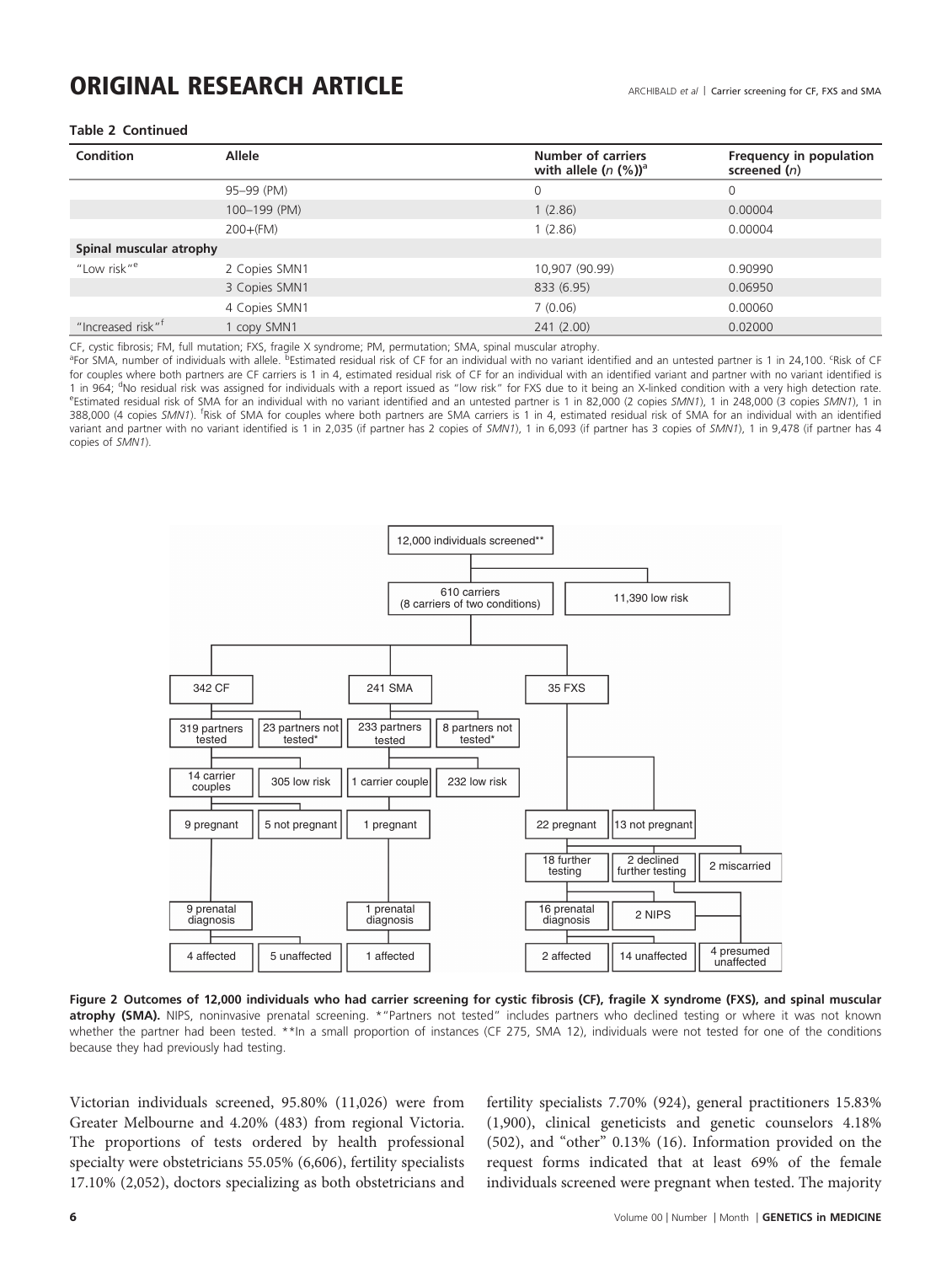Carrier screening for CF. FXS and SMA | ARCHIBALD et al **ORIGINAL RESEARCH ARTICLE** 

of results (93.63%) were reported within 10 working days from sample receipt, and 99.70% within 15 working days.

#### Carriers

Of 12,000 individuals screened, 610 (1 in 20; 5.08%) were found to be carriers of at least one of the three conditions: 342 CF (1 in 34; 2.91%), 35 FXS (1 in 330; 0.30%), and 241 SMA (1 in 50; 2.01%) ([Figure 2](#page-5-0)). Eight of these 610 individuals were carriers of two conditions (5 CF and SMA, 1 SMA and FXS, 2 CF and FXS). Allele frequencies of the variants identified are summarized in [Table 2](#page-4-0). Of 22 CFTR variants that were detected in 342 CF carriers, 331 (96.78%) were carriers of variants recommended for screening by ACMG, 10 (2.92%) were carriers of six variants that are included in our customized panel, and one (0.29%) was a carrier of a familyspecific variant.

At least 94.68% (552/583) of partners of CF and SMA carriers were tested to determine the couple's risk of having a child with the condition. In 20 cases we could not establish whether the partner had been tested and in 11 cases partner testing was not undertaken. Reasons for partner testing not being undertaken included the following: the person receiving the carrier result did not have a partner (6), the partner declined testing (2), the partner intends to have carrier testing but has not yet done so (1), the couple felt they would not terminate an affected pregnancy (1), and the partner of a CF carrier was of non-Caucasian ancestry and perceived themselves to be at low risk of being a carrier (1).

Prior to testing, 88.36% of carriers (539/610) had no known family history of the condition. The majority of carriers were pregnant at the time of testing (58.69%, 358/610).

#### Outcomes from increased risk individuals/couples

Fifty individuals/couples (0.42% or 1 in 240 people screened) were at increased risk of having a child with one of the three conditions (14 CF, 35 FXS, and 1 SMA). Of these, a family history of the condition was present for 13 (26%): six CF carrier couples and seven FXS carriers. For 12 of the 14 CF carrier couples, both partners were carriers of a CFTR variant in the ACMG list of 23 variants recommended for population screening.<sup>[14](#page-9-0)</sup> In one instance, one member of the couple carried a variant not in the ACMG list, and in another, the variant information of the partner of one of the carriers was not provided (partner had been tested by another laboratory). Most (24/35; 68.50%) FXS carriers had a small PM of 65 CGG repeats or less conveying a risk of expansion to FM of less than 5%[.15](#page-9-0)

As outlined in [Figure 2](#page-5-0), 64% (32) of the increased risk couples were pregnant at the time of testing (9 CF, 22 FXS, 1 SMA). All CF and SMA carrier couples opted for prenatal diagnosis, as did 16 of the FXS carriers, and seven affected pregnancies were identified (4 CF, 2 FXS, 1 SMA). After prenatal SMN1 testing revealed 0 copies, SMN2 copy-number prenatal testing was performed on the affected fetus. This showed two copies of SMN2 in the fetus, indicating a high risk for an early-onset form of SMA.[16](#page-9-0) This couple chose termination of pregnancy, as did three of the four couples with CF-affected pregnancies.

Of the 16 FXS PM carriers who had prenatal diagnosis, the expanded FMR1 allele was inherited by the fetus in 10 cases. Of these, two FMR1 alleles expanded further but remained in the PM range (56  $\rightarrow$  62; 67  $\rightarrow$  78), and two PMs expanded to FMs  $(71 \rightarrow 113/1,607$  mosaic male;  $123 \rightarrow 508-1,118$ female). Both couples with FM CVS results chose termination of pregnancy. Of the six PM carriers who did not have prenatal diagnosis, two miscarried, and four declined prenatal diagnosis: one (55 CGG repeats) declined prenatal diagnosis due to the low risk of FXS, two (55 and 57 CGG repeats) used noninvasive prenatal screening to determine the sex of the fetus and opted not to undergo prenatal diagnosis after discovering the fetus was female, and one (72 CGG repeats) did not have further testing as she would not terminate an affected pregnancy.

### Additional findings

Additional findings were identified in six individuals. FXS testing identified one woman who likely had 47,XXX, as three FMR1 CGG repeat lengths were identified (23, 29, and 30 CGG repeats); this result was reported as "low risk." Five individuals were identified with CFTR variants that were not part of the 38-variant panel ([Table 3](#page-7-0)). This arose because the matrix-assisted laser desorption ionization–time of flight spectrometry system can detect novel alleles as aberrant peaks or reduced peaks on the mass spectrometry chromatograms that are then confirmed by sequencing analysis. Four of the CF variants  $(c.374T > C, c.1438G > A, c.1666A > G,$ c.3854C > T) had been reported in the Cystic Fibrosis Mutation Database [\(http://www.genet.sickkids.on.ca/cftr/](http://www.genet.sickkids.on.ca/cftr/app) [app](http://www.genet.sickkids.on.ca/cftr/app)) in patients with milder CFTR-related presentations, including congenital bilateral absence of the vas deferens and CF-like symptoms. These variants were reported as "low risk." Information obtained from in silico software predicted the pathogenicity of the fifth CF variant  $(c.1364C > T)$ , to be disease-causing, but due to the absence of reported clinical cases, this variant was classified as a variant of unknown significance (VUS) and reported as "low risk."

#### **DISCUSSION**

We have demonstrated high clinical utility in population screening for CF, FXS, and SMA, three inherited conditions for which there is a strong rationale for population carrier screening. Our program was the first genetic carrier screening panel available in Australia offering simultaneous screening for these conditions. With significant interest from health professionals and those offered screening, we have shown that a comprehensive screening program can be offered successfully through a specialist genetics service with strong clinical and laboratory expertise. This has enabled many individuals to become aware of their carrier status and to obtain an accurate assessment of their risk of having a child with these conditions.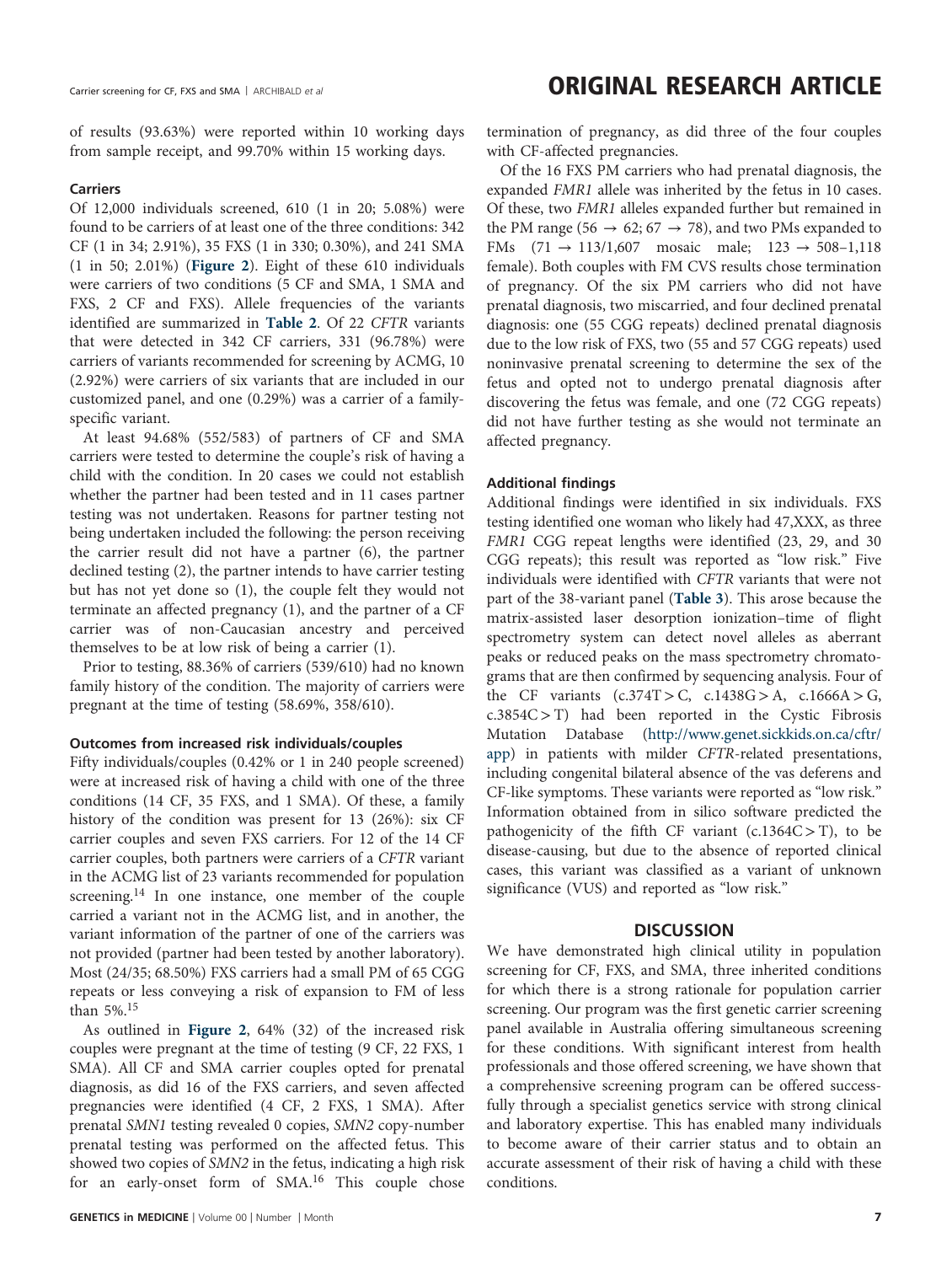## <span id="page-7-0"></span>ORIGINAL RESEARCH ARTICLE ARTICLE

Variant Classification

| c.374T > C  | A heterozygous missense variant was identified NM_000492(CFTR):c.374T > C in exon 4 of the CFTR gene. This substitution is<br>predicted to create a change of an isoleucine to a threonine at amino acid position 125, NP_000483.3(CFTR):p.(Ile125Thr). The amino<br>acid at this position is highly conserved and is not situated in a known functional domain. The Grantham assessment of amino acid<br>properties and conservation indicates that this change is equivocal. In silico software predictions of the pathogenicity of this variant<br>are conflicting. This variant has not been previously observed in our patient cohort, but is listed on the Cystic Fibrosis Mutation<br>Database and no phenotypic information is available. It is cited in several publications as a variant associated with CF and CF-like<br>symptoms in Asian populations. It is present in the ExAC database at a frequency of less than 1% and 1 homozygote has been<br>reported in the East Asian population. Based on the current information, this variant has been classified as a VUS. |
|-------------|----------------------------------------------------------------------------------------------------------------------------------------------------------------------------------------------------------------------------------------------------------------------------------------------------------------------------------------------------------------------------------------------------------------------------------------------------------------------------------------------------------------------------------------------------------------------------------------------------------------------------------------------------------------------------------------------------------------------------------------------------------------------------------------------------------------------------------------------------------------------------------------------------------------------------------------------------------------------------------------------------------------------------------------------------------------------------------------|
| c.1364C > T | A heterozygous missense variant was identified NM_000492(CFTR):c.1364C > T in exon 10 of the CFTR gene. This substitution is<br>predicted to create a change of an alanine to a valine at amino acid position 455, NP_000483.3(CFTR):p.(Ala455Val). The amino acid<br>at this position is highly conserved and is not situated in a known functional domain. The Grantham assessment of amino acid<br>properties and conservation indicates that this change is deleterious. In silico software predicts this variant to be disease-causing. This<br>variant has not been previously observed in our patient cohort, and has not been previously reported in other clinical cases. Based on<br>current information, this variant has been classified as a VUS.                                                                                                                                                                                                                                                                                                                         |
| c.1438G > A | A heterozygous missense variant was identified NM_000492(CFTR):c.1438G > A in exon 11 of the CFTR gene. This substitution is<br>predicted to create a change of a glycine to a serine at amino acid position 480, NP_000483.3(CFTR):p.(Gly480Ser). The amino acid at<br>this position is highly conserved and is not situated in a known functional domain. The Grantham assessment of amino acid properties<br>and conservation indicates that this change is deleterious. In silico software predicts this variant to be disease causing. This variant has<br>not been previously observed in our patient cohort, but is listed on the Cystic Fibrosis Mutation Database and in a CBAVD patient.<br>Based on current information, this variant has been classified as a VUS.                                                                                                                                                                                                                                                                                                         |
| c.1666A > G | A homozyqous missense variant was identified NM_000492(CFTR):c.1666A > G in exon 12 of the CFTR gene. This substitution is<br>predicted to create a change of an isoleucine to a valine at amino acid position 556, NP_000483.3(CFTR):p.(IIe556Val). The amino<br>acid at this position is moderately conserved and is situated in the NBF1 domain. The Grantham assessment of amino acid properties<br>and conservation indicates that this change is unlikely deleterious. In silico software predictions of the pathogenicity of this variant are<br>conflicting. This variant has not been previously observed in our patient cohort, but is listed in the Cystic Fibrosis Mutation Database<br>and in one additional patient with CBAVD. The variant is present in the ExAC database with 12 homozygote individuals in the East<br>Asian population. Based on current information, this variant has been classified as a VUS.                                                                                                                                                     |
| c.3854C > T | A homozyqous missense variant was identified NM_000492(CFTR):c.3854C > T in exon 23 of the CFTR gene. This substitution is<br>predicted to create a change of an alanine to a valine at amino acid position 1285, NP_000483.3(CFTR):p.(Ala1285Val). In ClinVar the<br>clinical significance is not provided. This variant has not been previously observed in our patient cohort, but is listed in the Cystic<br>Fibrosis Mutation Database in a CBAVD patient (Asian/Indian patient). In the ExAC database it is present at 0.5% frequency in South<br>Asians. Based on current information, this variant has been classified as a VUS.                                                                                                                                                                                                                                                                                                                                                                                                                                               |

### Table 3 CF variants identified in five individuals who were not part of the 38 CFTR variant panel

CBAVD, congenital bilateral absence of the vas deferens; CF, cystic fibrosis; VUS, variant of unknown significance.

Our program revealed approximately 1 in 20 individuals to be a carrier of one or more of the conditions tested, and for the majority there was no known family history of the condition. One in 240 couples was identified as having a high chance of having an affected child. One in 1,006 women who were identified as carriers and pregnant at the time of testing had an affected pregnancy (4 CF, 2 FXS, 1 SMA). This affected pregnancy rate is comparable to the frequency of live births affected by Down syndrome,<sup>[17](#page-9-0)</sup> for which screening is routinely offered as part of standard pregnancy care.[18](#page-9-0) The high proportion of individuals identified as carriers emphasizes the benefits of implementing a population-based carrier screening approach rather than relying on family history to guide screening decisions.

Screening a large number of individuals has provided a useful insight into the carrier frequency in the local population with the proportion of individuals identified as carriers of CF and SMA (1 in 34 and 1 in 50 respectively) confirming previous reports in the Victorian population (CF:

1 in 33 (ref. [5\)](#page-9-0); SMA: 1 in 49 (ref. [13\)\)](#page-9-0). Although there are limited Australian data available on FXS carrier frequency, 1 in 330 females screened were carriers (>54 repeats) which is lower than that observed in North American populations<sup>[19](#page-9-0)</sup> and may be due to sample bias.

The provision of genetic counseling services and its coordination with laboratory testing forms a key component of the carrier screening program. This approach enabled appropriate management of additional findings of unclassified CFTR variants and possible triple X syndrome, and resulted in approximately 95% of partners of CF or SMA carriers being tested. This allowed accurate residual risk calculations for individuals with low risk results (based on carrier rates in the Australian Caucasian population) and for carriers with a partner who had a low risk result. The availability of genetic counseling, including the option of an appointment with a pediatric subspecialist, was valued by carriers and is fundamental given that informed decision making is difficult to achieve in the context of population screening.<sup>[20,21](#page-9-0)</sup> Since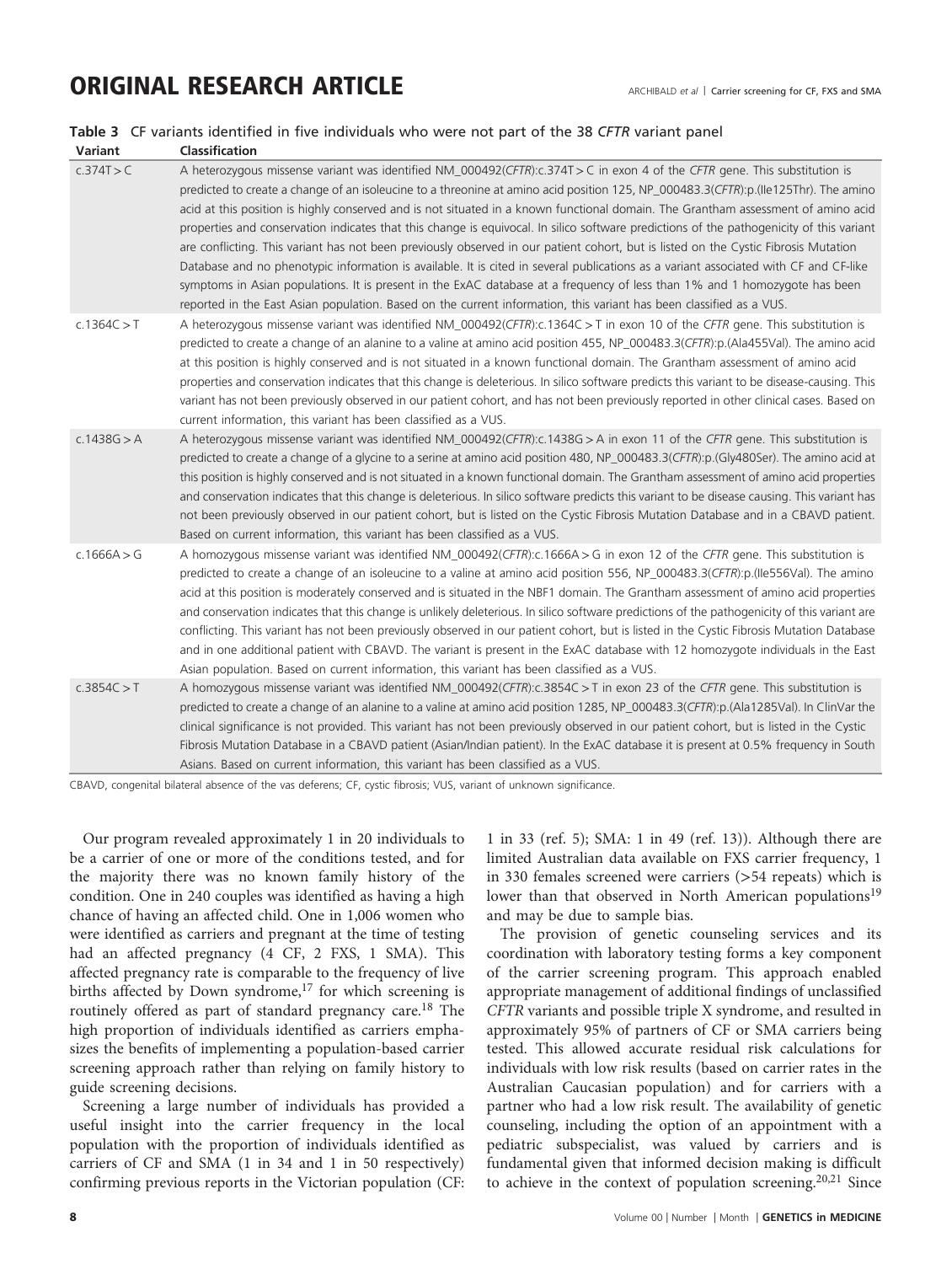the advent of technologies like massively paralleled sequencing there have been a number of tests developed that screen for an expanded group of recessive disorders. There are estimated to be greater than 1,300 known recessive genetic conditions, affecting at least 30 in every 10,000 children, $22$ which collectively are anticipated to result in 1–2 in 100 couples being at high risk of having an affected child. To deliver screening programs with high clinical utility, careful consideration needs to be given to carrier screening program design before implementation, including the conditions to be screened, the detection rate for each condition, the current knowledge base for known variants, and ethnic difference in carrier frequencies.<sup>2,4</sup>

Complex inheritance patterns and disease etiology of CF, SMA, and FXS raised interesting genetic counseling considerations. There are approximately 2,000 gene sequence variants that have been identified in the CFTR gene<sup>[23](#page-9-0)</sup> with only 23 of the most common disease-causing variants recommended for testing by ACMG based on known pathogenicity and population frequency. The considerable variation of carrier frequencies and pathogenic variants between different ethnic groups is a key challenge in developing population screening programs for CF. Ethnic variation was highlighted in our program with some individuals identified as carriers of CFTR variants not in the ACMG list of recommended CFTR variants to screen for, including one member of a carrier couple who had an affected pregnancy. This emphasizes the need for population screening programs to be developed with the ethnic diversity of the local population in mind. We recognize that a limitation with our program, which is offered in a very diverse ethnic population, is the level of knowledge about sequence variants in some ethnic groups.

FXS carrier screening provided a number of genetic counseling complexities. Firstly, we opted to report results for women with GZ alleles (allele sizes between 45 and 54 CGG repeats) as "low risk" given that women with a GZ allele are not at risk of having a child with FXS. Our data indicate that approximately 2.13% of women tested had GZ alleles that, if not reported as "low risk," would have significantly impacted on genetic counseling resources and may have led to increased anxiety for these women and to increased uptake of invasive testing (CVS or amniocentesis). Secondly, a substantial proportion of women with PM alleles had PMs less than 65 CGG repeats, conveying a less than 5% chance of having a child with FXS.<sup>[15](#page-9-0)</sup> The genetic counseling for these women was challenging given that they generally had no family history of FMR1-associated disorders and the CGG was unlikely to expand to a FM in one generation. Most of the carriers of small PMs who were pregnant at the time of testing opted for prenatal diagnosis revealing stable transmissions when the premutation was passed on in all but one instance (where the PM increased by four repeats). It could be argued that these invasive diagnostic procedures may have been unnecessary.[24](#page-9-0) Presence of AGG interruptions influences stability of the FMR1 CGG repeat, $25$  and AGG analysis may

provide more accurate estimates of the risk of expansion, assisting women with small PMs in making informed decisions, particularly regarding whether to proceed with invasive testing.[26](#page-10-0) Thirdly, offering FXS carriers the option of noninvasive prenatal screening to determine fetal sex followed by prenatal diagnosis for a male fetus, which in both cases was suggested by the patient's obstetrician, may reflect a lack of awareness that females can be affected by FXS, suggesting that more education about FXS for health professionals offering carrier screening is needed.

The wide spectrum of phenotypic severity seen in SMA posed interesting genetic counseling challenges in the case of SMA prenatal diagnosis. SMN2 copy-number testing was performed to guide counseling about the predicted phenotype of the affected fetus. An important genetic modifier of SMA and differing from SMN1 by only five nucleotides, SMN2 copy number is generally inversely correlated with severity. In an individual with SMA and two copies of SMN2, the probability of SMA types 1, 2, and 3 is 97.30%, 2.70%, and 0.04% respectively.[16](#page-9-0) As the affected fetus had two copies of SMN2, it was highly likely to have an early-onset form of SMA (i.e., SMA type 1 or 2). However, as other genetic modifiers and factors affecting SMA severity exist, SMA type is difficult to predict with certainty and SMN2 copy number should be interpreted with caution in the context of prenatal testing. $27$ At the time of testing, clinical trials for infants with SMA were available, adding to the complexity of the decision making and genetic counseling for this couple. The recent FDA approval of nusinersen for all forms of SMA,[28](#page-10-0) and the importance of early treatment to maximize therapeutic benefit,<sup>[16](#page-9-0)</sup> reinforces the need for early and/or prenatal diagnosis of affected infants with SMA.

Our screening program is limited by the fact that it was predominantly offered by private practitioners (obstetricians and fertility specialists) in metropolitan Melbourne. This may have been due to a lack of knowledge and awareness of the availability of the test amongst general practitioners and health professionals in the public system. Additionally, a higher proportion of people screened were from Greater Melbourne (95.80%) compared with the general Victorian population for which residents of Greater Melbourne make up 76.50% and account for 78.40% of births.[29](#page-10-0) The reasons for this are unclear but may relate to awareness and availability of the test in regional areas. Residents of regional Victoria have similar median income and a slightly lower proportion have a post-school academic qualification.<sup>[29](#page-10-0)</sup> The cost of the test may also have been a barrier. Information on the test request form provided by the health-care practitioner was extremely limited in some instances, and is the reason we have only been able to report presence or absence of family history for the carriers identified. We also did not collect information about the ancestral heritage of individuals screened, but this is likely to be similar to the general Victorian population in which the most frequently reported ancestries are Great Britain (80%), Continental Europe (23%), and Asia (13%).<sup>[29](#page-10-0)</sup> We were not able to obtain a complete data set of pregnancy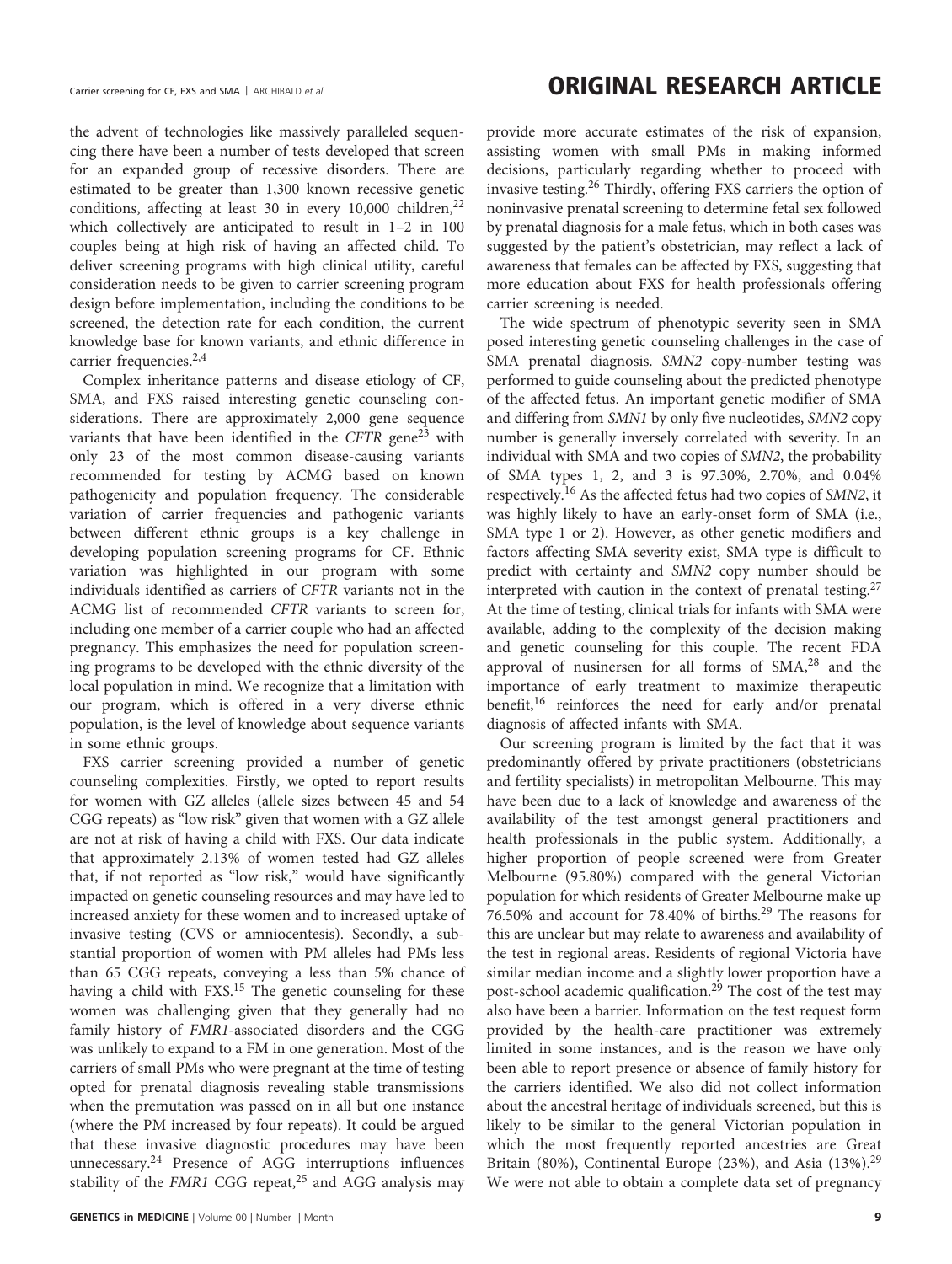## <span id="page-9-0"></span>ORIGINAL RESEARCH ARTICLE

outcomes of increased risk couples/individuals for subsequent pregnancies, or for increased risk couples who were not pregnant at the time of learning their carrier status, due to people being seen at other genetics services or in vitro fertilization clinics, and/or moving interstate or overseas. Additionally, we were not able to obtain information on how many people were offered screening or why they may have declined this offer. However, research into our prior CF carrier screening program has shown that reasons for declining CF carrier screening include perceiving carrier screening as irrelevant due to a lack of family history of CF or other genetic conditions, and not intending to consider termination of pregnancy for CF.<sup>[30](#page-10-0)</sup> Health professional attendance at the screening program education sessions was unable to be recorded in some instances so we do not know the proportion of health professionals offering the test who attended an education session. Further research is needed to explore approaches to offering carrier screening panels, including the knowledge and perspectives of those offering and being offered this screening.

This genetic carrier screening program for CF, FXS, and SMA has proven to be successful in identifying individuals and couples at increased risk of having a child affected by one of these conditions. Offering screening through a coordinated clinical and laboratory service ensures patients are supported to make informed reproductive choices. This program has demonstrated that despite individual recessive conditions being relatively rare, when tested collectively, the combined chance of an affected child with one of the conditions is comparable to that of Down syndrome. This screening program establishes a solid foundation and working protocol for expansion to include a larger number of genetic conditions.

### SUPPLEMENTARY MATERIAL

Supplementary material is linked to the online version of the paper at http://www.nature.com/gim

### ACKNOWLEDGMENTS

We acknowledge Cystic Fibrosis Victoria, Fragile X Alliance (Jonathan Cohen), Fragile X Association of Australia, and Spinal Muscular Atrophy Association of Australia (Julie Cini) for their encouragement and input into the development of this screening program. We thank the members of the original CF carrier screening program team (Martin Delatycki, Agnes Bankier, Lisette Curnow, Robin Forbes, Vicki Petrou, Liane Ioannou, Desirée du Sart, Steven Nasioulas, Melanie Smith, and John Massie). We also acknowledge the contribution of Deborah Dalton, Associate Genetic Counselor.

### DISCLOSURE

The authors declare no conflict of interest.

### **REFERENCES**

- Henneman L, Borry P, Chokoshvili D, et al. Responsible implementation of expanded carrier screening. Eur J Hum Genet. 2016;24:e1–e12.
- 2. Committee opinion no. 690 summary: carrier screening in the age of genomic medicine. Obstet Gynecol. 2017;129:595–596.
- 3. Edwards JG, Feldman G, Goldberg J, et al. Expanded carrier screening in reproductive medicine—points to consider: a joint statement of the American College of Medical Genetics and Genomics, American College of Obstetricians and Gynecologists, National Society of Genetic Counselors, Perinatal Quality Foundation, and Society for Maternal-Fetal Medicine. Obstet Gynecol. 2015;125:653–662.
- 4. Grody WW, Thompson BH, Gregg AR, et al. ACMG position statement on prenatal/preconception expanded carrier screening. Genet Med. 2013;15:482–483.
- 5. Archibald AD, Massie J, Smith MJ, Dalton DG, du Sart D & Amor DJ. Population-based genetic carrier screening for cystic fibrosis in Victoria. Med J Aust. 2014;200:205–6
- 6. Massie J, Petrou V, Forbes R, et al. Population-based carrier screening for cystic fibrosis in Victoria: the first three years experience. Aust  $N Z J$ Obstet Gynaecol. 2009;49:484–489.
- 7. Archibald AD, Hickerton CL, Jaques AM, Wake S, Cohen J & Metcalfe SA. "It's about having the choice": stakeholder perceptions of populationbased genetic carrier screening for fragile X syndrome. Am J Med Genet A. 2013;161:48–58.
- 8. Delatycki MB, Burke J, Christie L, et al. Human Genetics Society of Australasia position statement: population-based carrier screening for cystic fibrosis. Twin Res Hum Genet. 2014;17:578–583.
- Tassone F, Pan R, Amiri K, Taylor AK & Hagerman PJ. A rapid polymerase chain reaction-based screening method for identification of all expanded alleles of the fragile X (FMR1) gene in newborn and high-risk populations. J Mol Diagn. 2008;10:43–49.
- 10. Fernandez-Carvajal I, Lopez Posadas B, Pan R, Raske C, Hagerman PJ & Tassone F. Expansion of an FMR1 grey-zone allele to a full mutation in two generations. J Mol Diagn. 2009;11:306–310.
- 11. Khaniani MS, Kalitsis P, Burgess T & Slater HR. An improved diagnostic PCR assay for identification of cryptic heterozygosity for CGG triplet repeat alleles in the fragile X gene (FMR1). Mol Cytogenet. 2008;1:5.
- 12. Yu S, Pritchard M, Kremer E, et al. Fragile X genotype characterized by an unstable region of DNA. Science. 1991;252:1179–1181.
- 13. Smith M, Calabro V, Chong B, Gardiner N, Cowie S & du Sart D. Population screening and cascade testing for carriers of SMA. Eur J Hum Genet. 2007;15:759–766.
- 14. Grody WW, Cutting GR, Klinger KW, Richards CS, Watson MS & Desnick RJ. Laboratory standards and guidelines for population-based cystic fibrosis carrier screening. Genet Med. 2001;3:149–154.
- 15. Nolin SL, Brown WT, Glicksman A, et al. Expansion of the fragile X CGG repeat in females with premutation or intermediate alleles. Am J Hum Genet. 2003;72:454–464.
- 16. Burns JK, Kothary R & Parks RJ. Opening the window: the case for carrier and perinatal screening for spinal muscular atrophy. Neuromuscul Disord. 2016;26:551–559.
- 17. Hook EB, Cross PK & Schreinemachers DM. Chromosomal abnormality rates at amniocentesis and in live-born infants. JAMA. 1983;249: 2034–2038.
- 18. Prenatal screening and diagnosis of chromosomal and genetic abnormalities in the fetus in pregnancy. RANZCOG statement C-Obs59. March 2015. <https://www.ranzcog.edu.au>.
- 19. Seltzer MM, Baker MW, Hong J, Maenner M, Greenberg J & Mandel D. Prevalence of CGG Expansions of the FMR1 Gene in a US Population-Based Sample. Am J Med Genet B Neuropsychiatr Genet. 2012;159: 589–597.
- 20. Archibald AD, Hickerton CL, Wake SA, Jaques AM, Cohen J & Metcalfe SA. "It gives them more options": preferences for preconception genetic carrier screening for fragile X syndrome in primary healthcare. J Community Genet. 2016;7:159–171.
- 21. Beard CA, Amor DJ, Di Pietro L & Archibald AD. "I'm healthy, it's not going to be me": exploring experiences of carriers identified through a population reproductive genetic carrier screening panel in Australia. Am J Med Genet A. 2016;170:2052–2059.
- 22. Henneman L, Borry P, Chokoshvili D, et al. Responsible implementation of expanded carrier screening. Eur J Hum Genet. 2016;24:e1–e12.
- 23. Gallati S. Disease-modifying genes and monogenic disorders: experience in cystic fibrosis. Appl Clin Genet. 2014;7:133–146.
- 24. Grody WW. Where to draw the boundaries for prenatal carrier screening. JAMA. 2016;316:717–719.
- 25. Yrigollen CM, Martorell L, Durbin-Johnson B, et al. AGG interruptions and maternal age affect FMR1 CGG repeat allele stability during transmission. J Neurodev Disord. 2014;6:24.